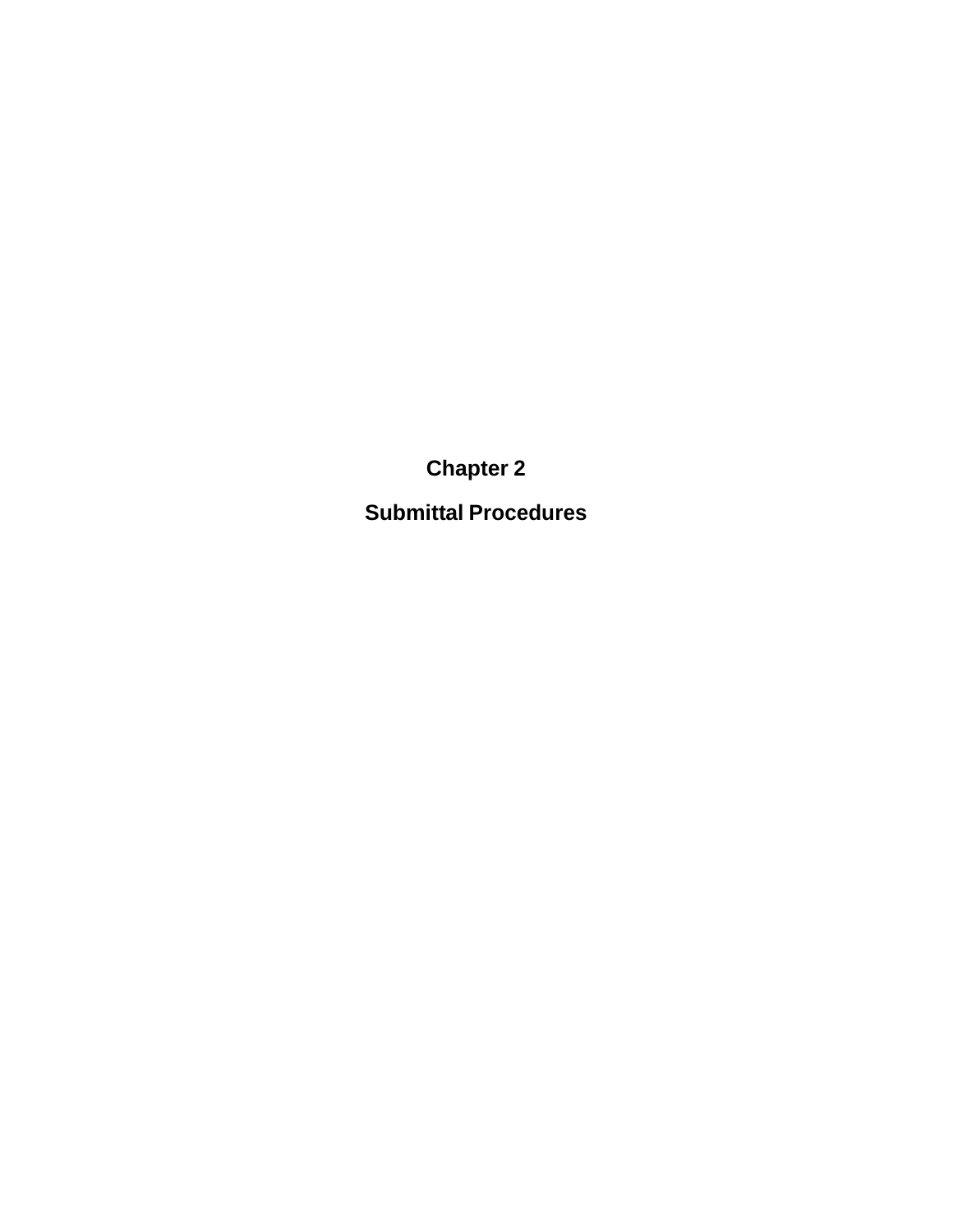# **Chapter 2**

### **Submittal Procedures**

| <b>Section</b> | <b>Topic</b>                              | Page |
|----------------|-------------------------------------------|------|
| 2.1            | General                                   | 2.1  |
| 2.2            | Submittal of Reports and Plans for Review | 2.1  |
| 2.3            | Acceptance of Reports and Plans           | 2.1  |
| 2.4            | <b>Revisions to Accepted Plans</b>        | 2.2  |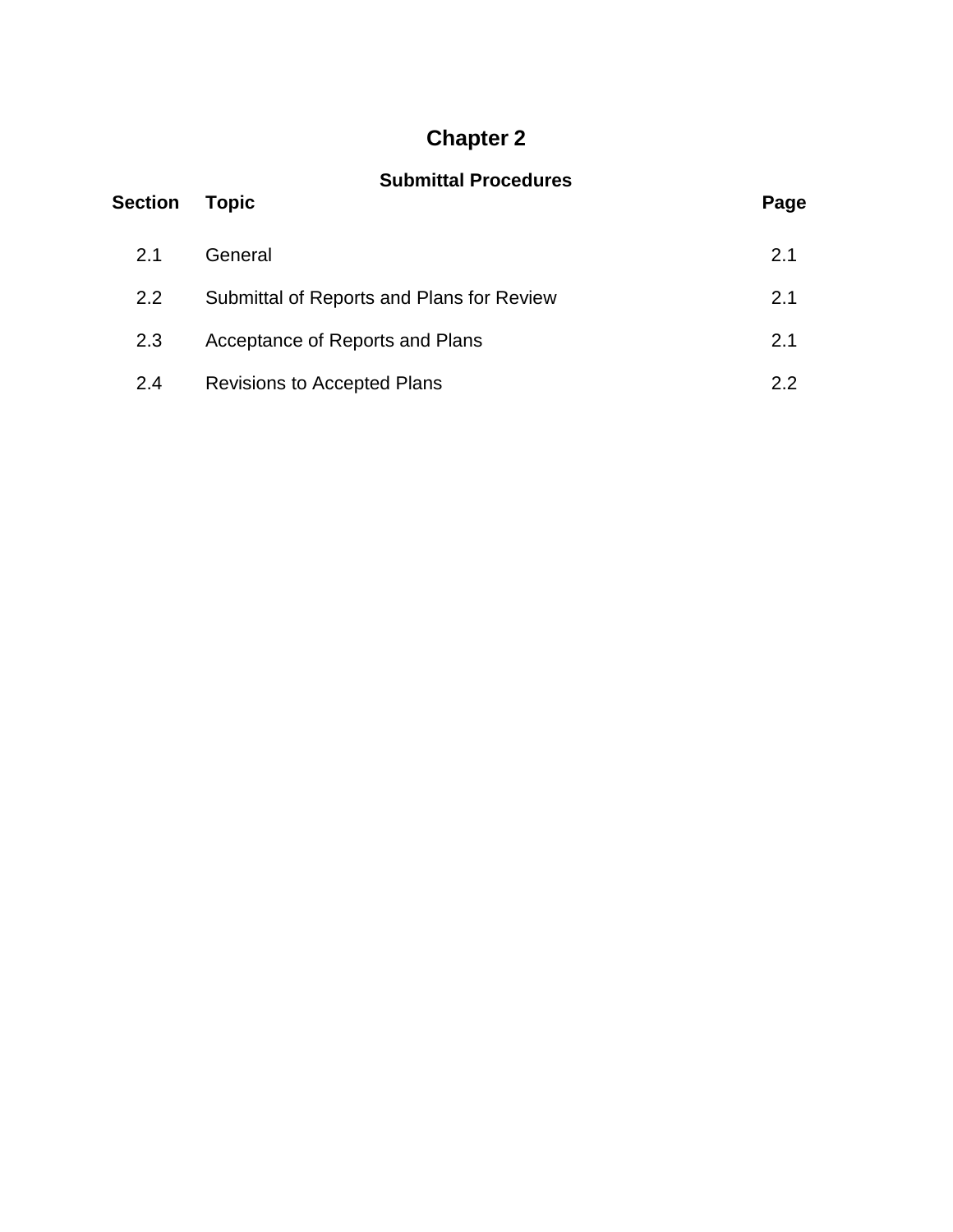## **Chapter 2**

#### **Submittal Procedures**

#### **2.1 General**

**2.1.1** All capital improvement plans, private subdivision plans, reports, and related documents shall conform to the following submittal requirements, unless waived by the City Engineer. All plans shall conform to the current version of the City's CAD standards.

#### **2.2 Submittal of Reports and Plans for Review**

**2.2.1 Submittal Format.** Design Professionals or Owners seeking approval and/or acceptance of reports, plans, and related documents shall submit an electronic copy (DWG format for plans, PDF format for reports) to the Office of the City Engineer for review. Where the report and/or plans are returned for revisions, all revisions shall be made prior to resubmittal.

**2.2.2 Conformance.** Plans submitted shall be in conformance with Chapter 13. The plans shall include any special provisions. Reports submitted shall be in a typed, bound form in conformance with the requirements of the applicable chapters of these standards. If a report is required which is not provided for in these standards, the report shall include all data, references, and calculations as applicable.

#### **2.3 Acceptance of Reports and Plans**

**2.3.1 Review Process.** The Engineering Department's review of submitted plans will attempt to be completed in approximately ten (10) working days. This time will vary due to the complexity of the project and/or workload of the review staff. After review is completed, comments will be compiled and forwarded to the Design Professional/owner. If necessary, a review conference will be scheduled. The report and/or plans will be accepted or returned for revisions as noted.

**2.3.2 Acceptance.** Upon acceptance of reports, plans, and related documents, the following submittals are required: For Capital Improvement Projects, five (5) paper copies and two electronic copies (one DWG format and one PDF format) shall be submitted to the Office of the City Engineer. For private subdivision, three (3) paper copies and two electronic copies (one DWG format and one PDF format) shall be submitted to the Office of the City Engineer. All final drawings, plans, specifications, reports, plats, or other architectural, engineering, or land surveying documents, papers, or diagrams involved in the practice of architecture, professional engineering, or land surveying shall be dated and bear the signature and stamp or seal of the architect, professional engineer, or land surveyor who was responsible for the preparation thereof.